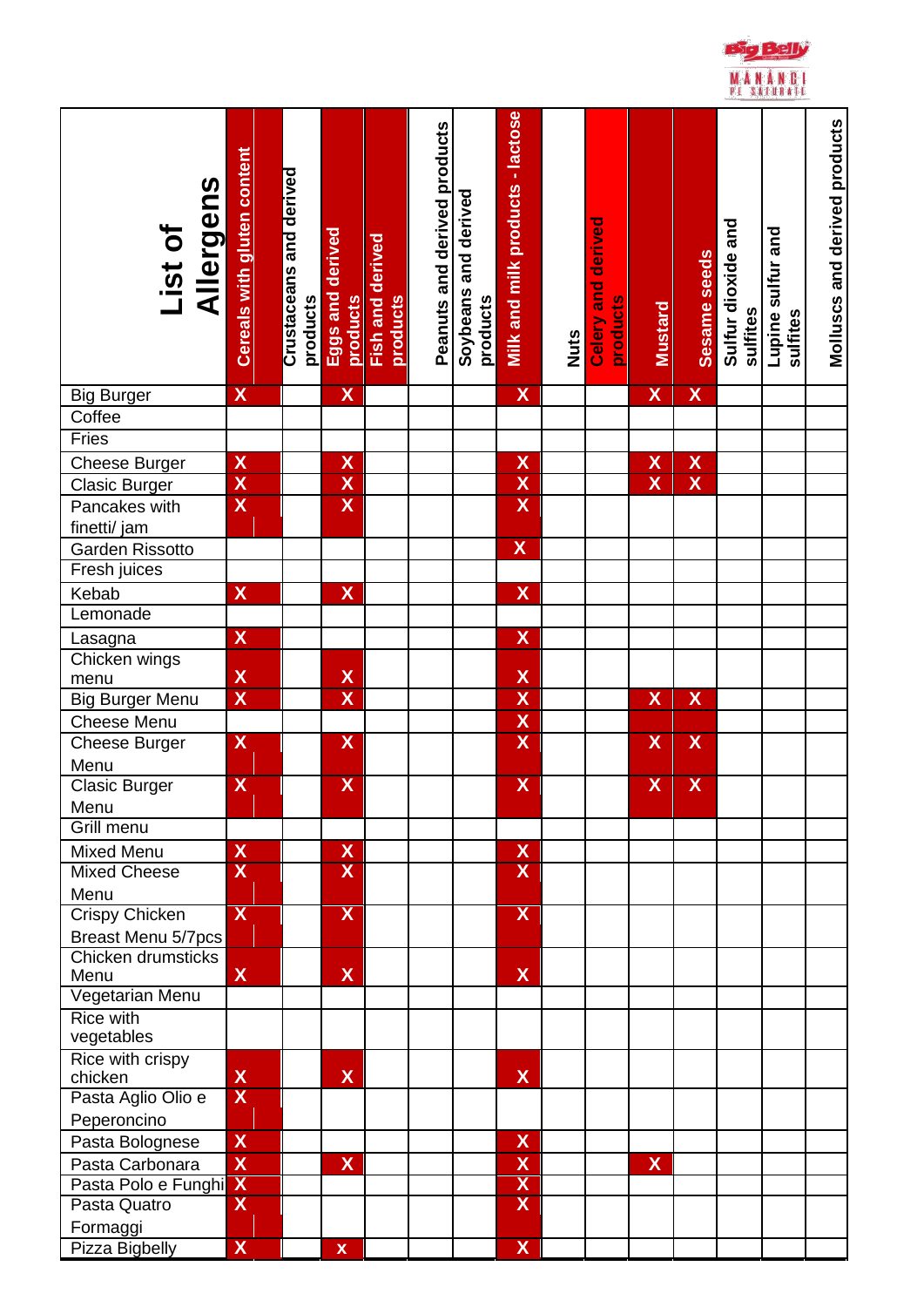|                            |                           |   |              |              |                           |  |              | MANANCI<br><b>E SATURATE</b> |  |  |  |  |
|----------------------------|---------------------------|---|--------------|--------------|---------------------------|--|--------------|------------------------------|--|--|--|--|
| Pizza Canibale             | $\boldsymbol{X}$          |   |              |              | X                         |  |              |                              |  |  |  |  |
| Pizza Capriciosa           | $\overline{\mathsf{X}}$   |   |              |              | X                         |  |              |                              |  |  |  |  |
| Tuna Pizza                 | $\overline{\mathsf{X}}$   |   |              |              | $\overline{\mathsf{X}}$   |  |              |                              |  |  |  |  |
| Pizza Diavolo              | $\boldsymbol{\mathsf{X}}$ |   |              |              | X                         |  |              | $\boldsymbol{\mathsf{X}}$    |  |  |  |  |
| Pizza Hawaii               | $\boldsymbol{\mathsf{X}}$ |   |              |              | $\overline{\mathsf{X}}$   |  |              |                              |  |  |  |  |
| Pizza Margherita           | $\overline{\mathsf{X}}$   |   |              |              | $\overline{\mathsf{X}}$   |  |              |                              |  |  |  |  |
| Pizza Nazareth             | $\boldsymbol{X}$          |   |              |              | $\boldsymbol{\mathsf{X}}$ |  |              |                              |  |  |  |  |
| Pizza Prosciutto           | $\boldsymbol{X}$          |   |              |              | $\overline{\mathsf{X}}$   |  |              |                              |  |  |  |  |
| Crudo                      |                           |   |              |              |                           |  |              |                              |  |  |  |  |
| Pizza Prosciutto           | X                         |   |              |              | X                         |  |              |                              |  |  |  |  |
| Funghi                     |                           |   |              |              |                           |  |              |                              |  |  |  |  |
| Pizza Provinciale          | $\mathsf{X}$              |   |              |              | $\boldsymbol{X}$          |  |              |                              |  |  |  |  |
| Pizza Quatro               | $\boldsymbol{\mathsf{X}}$ |   |              |              | X                         |  |              |                              |  |  |  |  |
| Formaggi                   |                           |   |              |              |                           |  |              |                              |  |  |  |  |
| Pizza Quattro              | $\overline{\mathsf{X}}$   |   |              |              | $\overline{\mathsf{X}}$   |  |              | X                            |  |  |  |  |
| Stagioni                   |                           |   |              |              |                           |  |              |                              |  |  |  |  |
| Vegetarian Pizza           | $\mathbf{X}$              |   |              |              |                           |  |              |                              |  |  |  |  |
| Crispy chicken             | $\boldsymbol{X}$          | X |              |              | $\overline{\mathsf{X}}$   |  |              |                              |  |  |  |  |
| drumsticks                 |                           |   |              |              |                           |  |              |                              |  |  |  |  |
| <b>Fried Cheese</b>        | $\overline{\mathsf{X}}$   |   |              |              | $\overline{\mathsf{X}}$   |  |              |                              |  |  |  |  |
| Grilled pork neck          |                           |   |              |              |                           |  |              |                              |  |  |  |  |
| <b>Grilled Chicken</b>     |                           |   |              |              |                           |  |              |                              |  |  |  |  |
| <b>Breast</b>              |                           |   |              |              |                           |  |              |                              |  |  |  |  |
| <b>Crispy Chicken</b>      | $\overline{\mathsf{X}}$   | X |              |              | $\overline{\mathsf{X}}$   |  |              |                              |  |  |  |  |
| Breast 5/7 pcs.            |                           |   |              |              |                           |  |              |                              |  |  |  |  |
| Chicken drumsticks         | $\mathbf{X}$              | X |              |              | $\boldsymbol{X}$          |  |              |                              |  |  |  |  |
| <b>Red Burger</b>          | $\mathbf x$               |   |              |              |                           |  | $\mathsf{X}$ |                              |  |  |  |  |
| Assorted salad             |                           |   |              |              | $\boldsymbol{\mathsf{X}}$ |  |              |                              |  |  |  |  |
| Pickled cucumber           |                           |   |              |              | X                         |  |              |                              |  |  |  |  |
| Salad                      |                           |   |              |              |                           |  |              |                              |  |  |  |  |
| Cabbage Salad              |                           |   |              |              | X                         |  |              |                              |  |  |  |  |
| <b>Bigfresh Salad</b>      |                           |   |              |              | $\overline{\mathsf{X}}$   |  |              |                              |  |  |  |  |
| <b>Bigfresh Salad with</b> |                           |   |              |              | $\overline{\mathsf{X}}$   |  |              |                              |  |  |  |  |
| Prosciutto Crudo           |                           |   |              |              |                           |  |              |                              |  |  |  |  |
| Bigfresh salad with        |                           |   |              |              | X                         |  |              |                              |  |  |  |  |
| <b>Grilled Chicken</b>     |                           |   |              |              |                           |  |              |                              |  |  |  |  |
| <b>Bigfresh Salad</b>      |                           |   | X            |              | $\overline{\mathsf{X}}$   |  |              |                              |  |  |  |  |
| tith tuna                  |                           |   |              |              |                           |  |              |                              |  |  |  |  |
| <b>Tuna Salad</b>          |                           |   | $\mathsf{X}$ |              | $\mathsf{X}$              |  |              |                              |  |  |  |  |
| Raw vegetables             |                           |   |              |              |                           |  |              |                              |  |  |  |  |
| Salad                      | $\mathbf{X}$              | X |              |              | X                         |  |              |                              |  |  |  |  |
| <b>Crispy Chicken</b>      |                           |   |              |              |                           |  |              |                              |  |  |  |  |
| Salad<br>Cheese            |                           |   |              |              |                           |  |              |                              |  |  |  |  |
| Sandwich                   |                           |   |              |              | X                         |  |              |                              |  |  |  |  |
| Prosciutto                 | $\frac{x}{x}$             |   |              |              | $\overline{\mathsf{X}}$   |  |              |                              |  |  |  |  |
| Sandwich                   |                           |   |              |              |                           |  |              |                              |  |  |  |  |
| Vegetal Sandwich           | $\mathbf{X}$              |   |              | $\mathsf{X}$ |                           |  |              |                              |  |  |  |  |
|                            |                           |   |              |              |                           |  |              |                              |  |  |  |  |

Big Belly